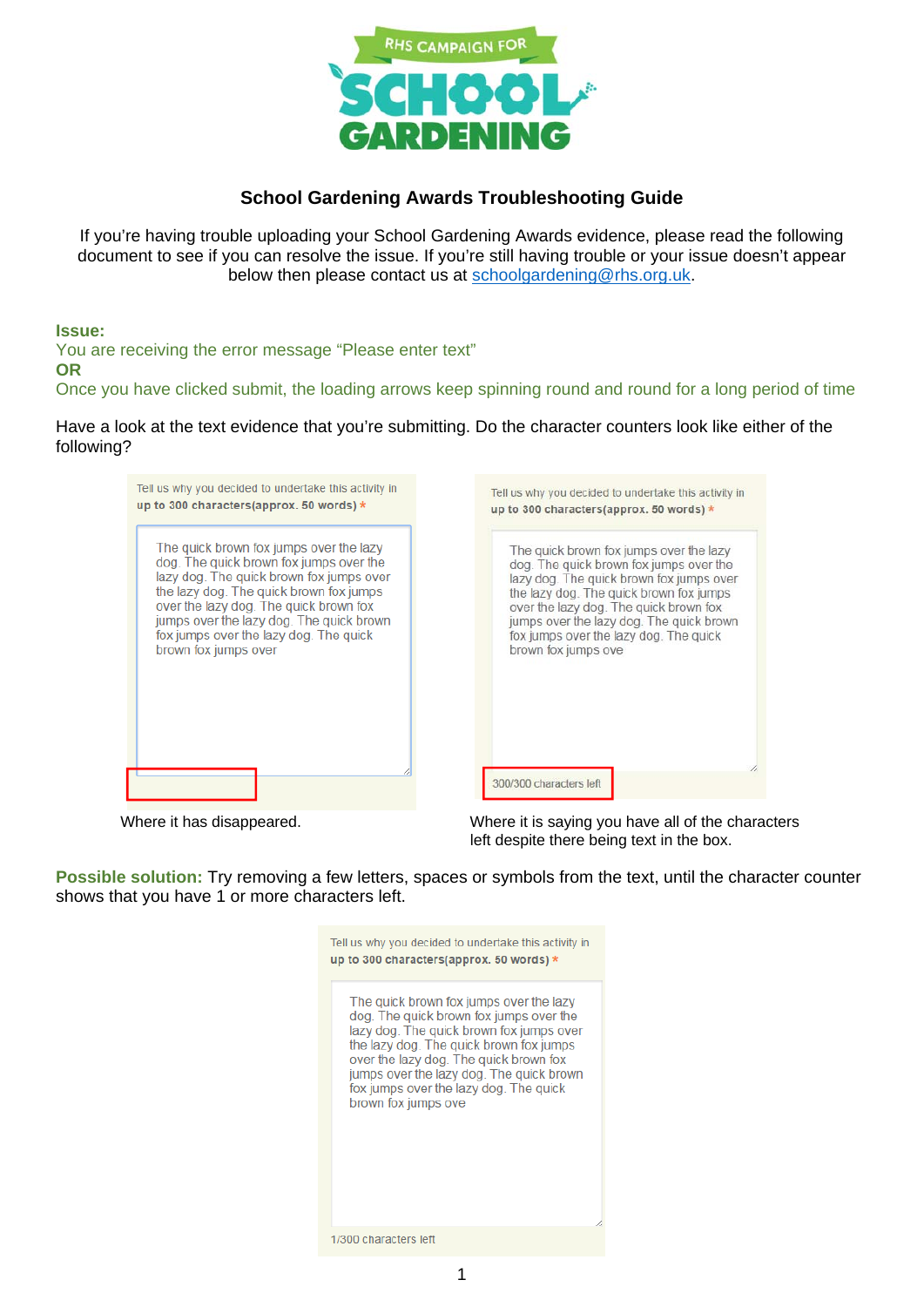**Issue:**

**OR** 

An error message is telling you that the photos are too large

An error message is telling you to upload a photo even though you have selected one already

| Upload photo $\star$         |  |
|------------------------------|--|
| Choose file   No file chosen |  |
| Maximum file size is 1 MB.   |  |

First check the size of your photos. They should be 1MB or under if you want to upload them. Don't worry too much about a loss of quality in your photos – if we're not sure what the photo is showing us, we will be in touch to ask.

If your photos are over 1MB and you're not sure how to resize them, use our simple tips below. If your photos are the correct size then skip to 'Uploading your photos' on page four to see if this helps resolve your issue.

#### **Resizing your photos**

To resize your photos to make them smaller than 1MB, you can use a simple program like Microsoft Paint. First, make a copy of your photo so that you aren't editing the original version. Then, open the copy of your photo in Paint by right clicking on it and selecting "Open with" then "Paint".

In Paint, click on the "Home" tab then "Resize":



When you have done that, this window should pop up:

| X Cut                  | 区 Crop                  | <b>NA</b><br>х |                | $\sim$ |
|------------------------|-------------------------|----------------|----------------|--------|
| <b>Resize and Skew</b> |                         |                | <b>Brushes</b> | 日本政なし  |
| Resize                 |                         |                |                |        |
| By:                    | <sup>O</sup> Percentage | <b>Pixels</b>  |                |        |
|                        | Horizontal:             | 100            |                |        |
|                        | Vertical:               | 100            |                |        |
|                        | Maintain aspect ratio   |                |                |        |
| Skew (Degrees)         |                         |                |                |        |
|                        | Horizontal:             | $\mathbf{0}$   |                |        |
|                        | Vertical:               | $\mathbf{0}$   |                |        |
|                        | OK                      | Cancel         |                |        |
|                        |                         |                |                |        |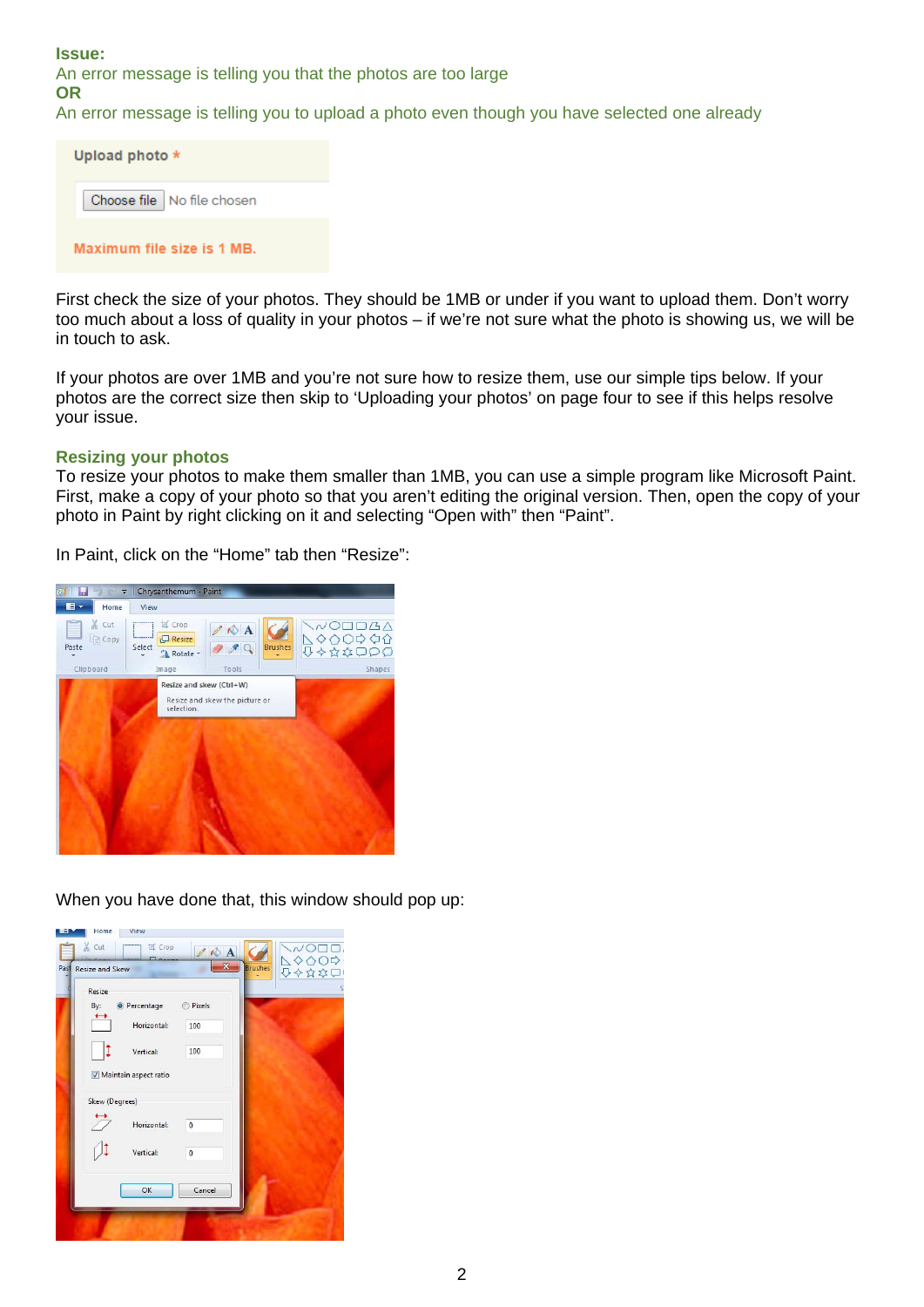Type in a low number like 25 in the "Horizontal" box, then click into the "Vertical" box. Next, click on OK. This will make the photo 25 percent smaller:

| & Cut<br>bi Crop<br>$\mathbb{Z} \otimes A$<br>$\Box$<br>$\mathbf{x}$<br>Past Resize and Skew | <b>Brushes</b> |
|----------------------------------------------------------------------------------------------|----------------|
| Resize<br>By: © Percentage © Pixels<br>Horizontal:<br>25                                     |                |
| 25<br>Vertical:<br>Maintain aspect ratio<br>Skew (Degrees)                                   |                |
| Horizontal:<br>$\mathbf{0}$<br>Vertical:<br>0                                                |                |
| Cancel<br>OK                                                                                 |                |

Now you just need to save your file. We would recommending using "Save As" so that you can save a small copy of it, rather than overwriting your original photo:



Now your photos are the correct size, go to the next page to check you are uploading them correctly.